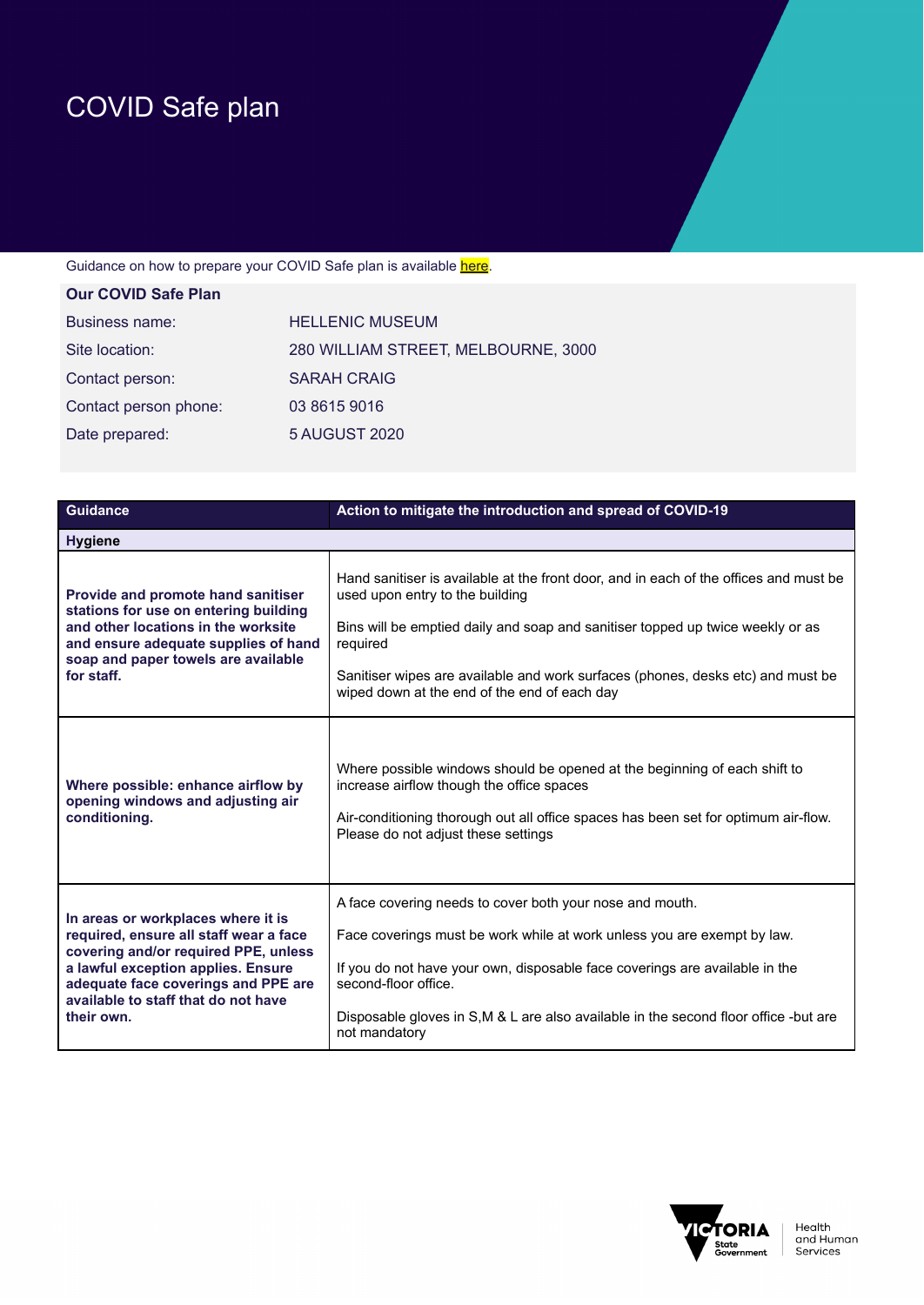| Provide training to staff on the correct                           | Please dispose of face masks, gloves, tissues and all other PPE in the foot pedal<br>operated bins located in the bathrooms, kitchen and offices |
|--------------------------------------------------------------------|--------------------------------------------------------------------------------------------------------------------------------------------------|
| use and disposal of face coverings<br>and PPE, and on good hygiene | Follow the directions regarding hygiene, and social distancing which have been<br>installed around the museum.                                   |
| practices and slowing the spread of<br>coronavirus (COVID-19).     | Do not attend work if you are feeing at all unwell.                                                                                              |
|                                                                    | Physical distancing must be obeyed – each staff member should have a minimum<br>of 4sm of space. Where possible do not share office spaces.      |
|                                                                    | Shared coffee and condiments facilities have been temporarily removed for single<br>serve sachets                                                |
| Replace high-touch communal items<br>with alternatives.            | Please void sharing of equipment such as phones, desks, headsets, offices, tools<br>or other equipment                                           |
|                                                                    | All staff have been provided with their own personal equipment, please ensure<br>you have labelled these appropriately                           |

| <b>Guidance</b>                                                                                                                                                            | Action to mitigate the introduction and spread of COVID-19                                                                                                                                                                                                                                                                                                                                                                                                                                                                                                                                                                                                                         |
|----------------------------------------------------------------------------------------------------------------------------------------------------------------------------|------------------------------------------------------------------------------------------------------------------------------------------------------------------------------------------------------------------------------------------------------------------------------------------------------------------------------------------------------------------------------------------------------------------------------------------------------------------------------------------------------------------------------------------------------------------------------------------------------------------------------------------------------------------------------------|
| <b>Cleaning</b>                                                                                                                                                            |                                                                                                                                                                                                                                                                                                                                                                                                                                                                                                                                                                                                                                                                                    |
| Increase environmental cleaning<br>(including between changes of staff),<br>ensure high touch surfaces are<br>cleaned and disinfected regularly (at<br>least twice daily). | Shared staff spaces must be cleaned at regular intervals.<br>A workplace cleaning schedule has been shared on the staff intranet and posted in<br>the kitchen. Please make sure you use the cleaning products in the manned<br>advised.<br>Clean frequently-touched/used areas and surfaces several times a day with a<br>detergent or disinfectant solution or wipe. This includes EFTPOS equipment,<br>elevator buttons, handrails, tables, counter tops, door knobs, sinks and keyboards.<br>Gloves must be worn during cleaning,<br>Staff must clean personal property that comes to work (such as, mobile phones and<br>iPads) with disinfectant, such as disinfectant wipes. |
| <b>Ensure adequate supplies of cleaning</b><br>products, including detergent and<br>disinfectant.                                                                          | For routine surface and item cleaning, use your normal workplace cleaning products<br>and instructions, including safety recommendations, on the label.<br>Always wash your hands with soap and water (or use alcohol-based hand rub if your<br>hands are not soiled) before putting on and after removing gloves.<br>Avoid touching your face, especially your mouth, nose and eyes, when cleaning.<br>Cleaners to make sure an adequate supply of cleaning and disinfectant materials<br>are available at all times.                                                                                                                                                             |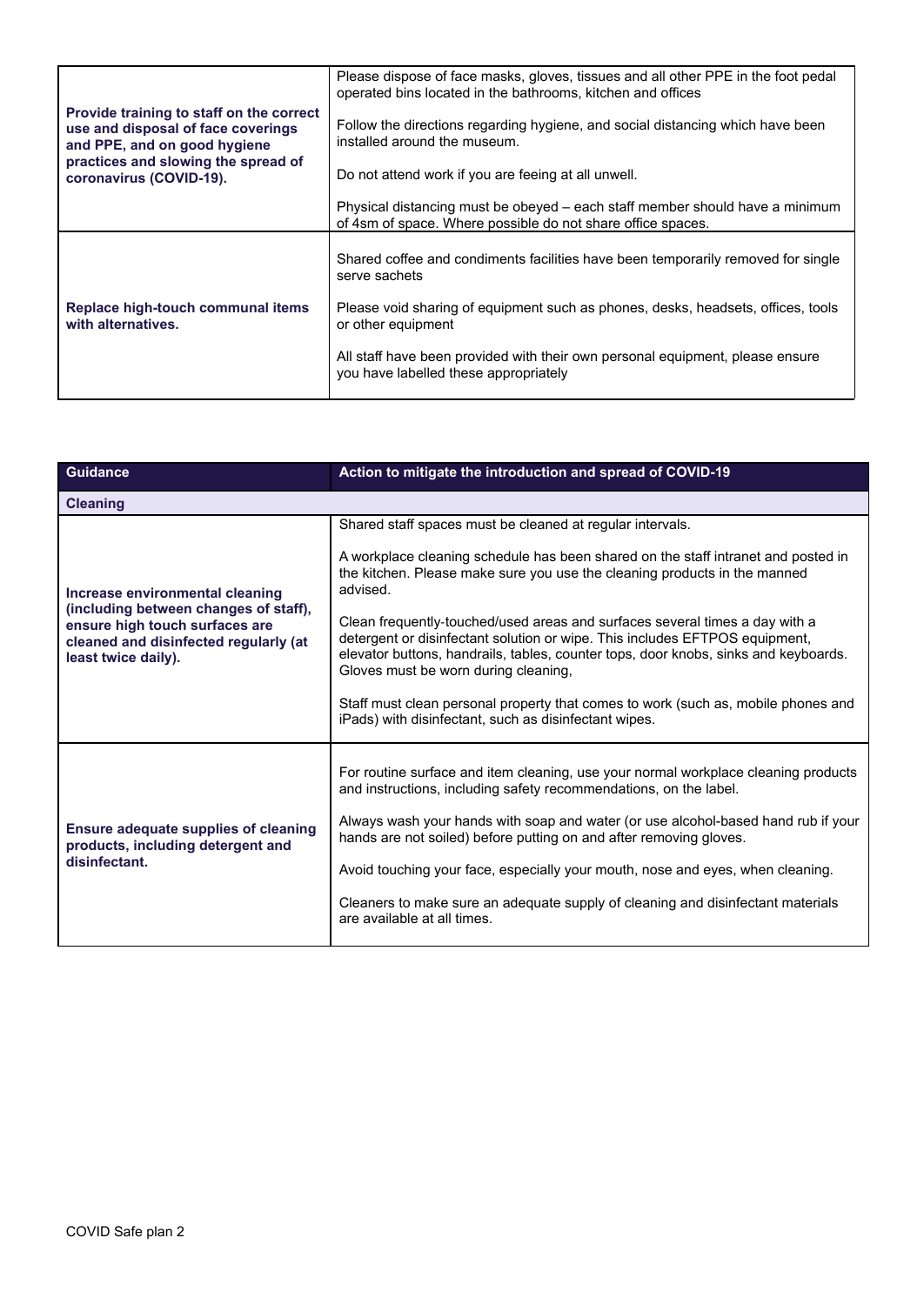| <b>Guidance</b>                                                                                                                                                                                                                    | Action to mitigate the introduction and spread of COVID-19                                                                                                                                                                                                                            |
|------------------------------------------------------------------------------------------------------------------------------------------------------------------------------------------------------------------------------------|---------------------------------------------------------------------------------------------------------------------------------------------------------------------------------------------------------------------------------------------------------------------------------------|
| Physical distancing and limiting workplace attendance                                                                                                                                                                              |                                                                                                                                                                                                                                                                                       |
| Ensure that all staff that can work from<br>home, do work from home.                                                                                                                                                               | Employees who can perform their work from home must work from home.<br>When working from home be sure to set up a safe home work environment - see a<br>link here<br>Where possible roles will be adapted to enable working from home                                                 |
| Establish a system that ensures staff<br>members are not working across<br>multiple settings/work sites.                                                                                                                           | Employees are required to declare to employers when they are working at multiple<br>places of employment.                                                                                                                                                                             |
| Establish a system to screen<br>employees and visitors before<br>accessing the workplace. Employers<br>cannot require employees to work<br>when unwell.                                                                            | Employees must not attend the workplace if they are being tested for coronavirus<br>and must notify the museum management if they are a positive case. Employees<br>who test positive must not work.                                                                                  |
| Configure communal work areas so<br>that there is no more than one<br>worker per four square meters of<br>enclosed workspace, and<br>employees are spaced at least 1.5m<br>apart. Also consider installing<br>screens or barriers. | The number of people allowed in shared staff spaces is limited to no more than<br>density quotient allows (one person per four square meters). This means no more<br>than three people in the shared office space and only one person in the communal<br>kitchen or lifts at any time |
| Use floor markings to provide<br>minimum physical distancing<br>guides between workstations or<br>areas that are likely to create a<br>congregation of staff.                                                                      | Floor markings are in place to delineate physical distancing in the office.                                                                                                                                                                                                           |
| Provide training to staff on physical<br>distancing expectations while<br>working and socialising (e.g. during<br>lunchbreaks).                                                                                                    | Staff must follow social distancing protocols both during work and break times as<br>explained in posters                                                                                                                                                                             |
| Review delivery protocols to limit<br>contact between delivery drivers and<br>staff.                                                                                                                                               | Staff must follow strict contactless delivery protocols when receiving deliveries<br>Designated drop-off areas for deliveries, including food deliveries has been<br>established inside front doors.                                                                                  |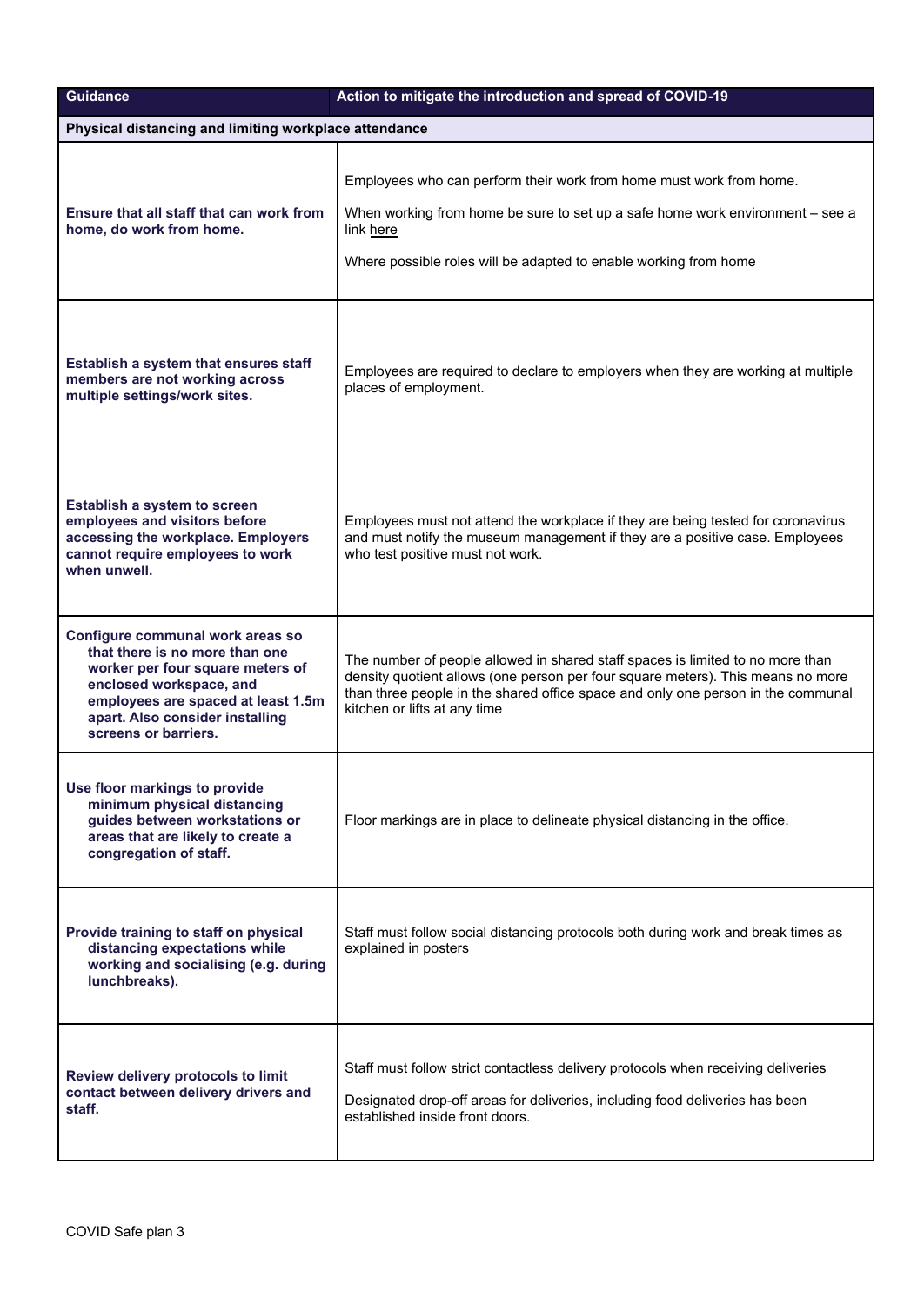| Review and update work rosters and  | On those days when there is more than one person scheduled in the office, work  |
|-------------------------------------|---------------------------------------------------------------------------------|
| timetables where possible to ensure | times will be staggered in half hour increments.                                |
| temporal as well as physical        | Break times will also be staggered, to reduce usage of common areas at the same |
| distancing.                         | time                                                                            |

| <b>Guidance</b>                                                                                                                                                                                            | Action to ensure effective record keeping                                                                                                                                                                                                                                                                                                                                                                                                                                                                                                                                |
|------------------------------------------------------------------------------------------------------------------------------------------------------------------------------------------------------------|--------------------------------------------------------------------------------------------------------------------------------------------------------------------------------------------------------------------------------------------------------------------------------------------------------------------------------------------------------------------------------------------------------------------------------------------------------------------------------------------------------------------------------------------------------------------------|
| <b>Record keeping</b>                                                                                                                                                                                      |                                                                                                                                                                                                                                                                                                                                                                                                                                                                                                                                                                          |
| Establish a process to record the<br>attendance of customers, clients,<br>visitors and workplace inspectors,<br>delivery drivers. This information will<br>assist employers to identify close<br>contacts. | The Museum has established a register of attendance for all workers,<br>subcontractors and visitors (including workplace inspectors) to the museum, who are<br>present for 15 minutes or longer. They must sign the register which is located at the<br>front desk.<br>Records are only used for tracing COVID-19 infections, and be stored confidentially<br>and securely and not used for any but the stated purpose<br>The museum intends to create a QR system which will make this tracing protocol<br>contactless - staff will be advised when this is implemented |